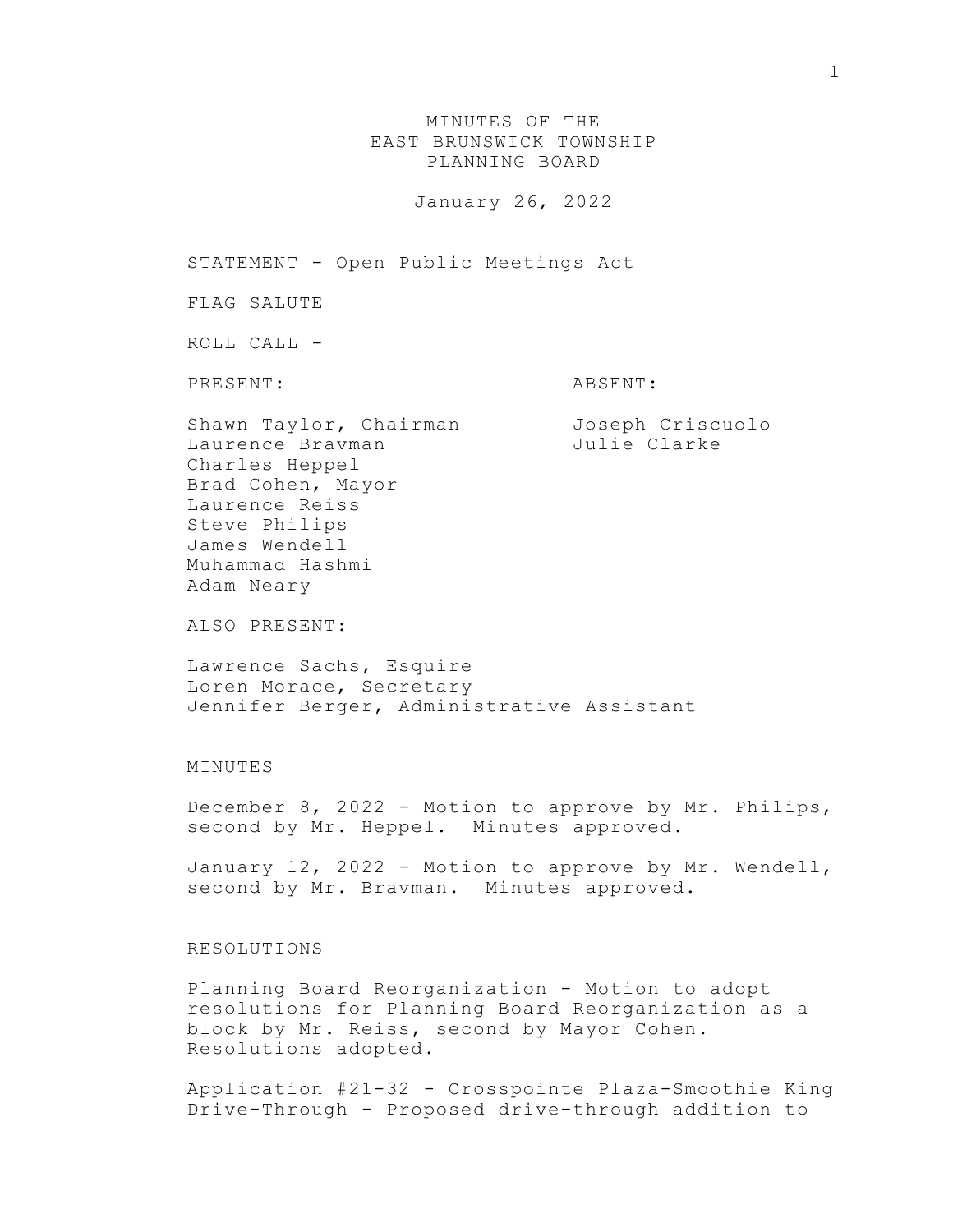existing commercial building to accommodate new tenant located at 285 Route 18, block 26, lot 3.34, in the HC-2 zone. Motion to adopt by Mr. Philips, second by Mr. Wendell. Motion adopted.

## ADJOURNMENT

Motion to adjourn by Mr. Wendell, second by Mr. Philips. Meeting adjourned at 7:39 p.m.

THE CHAIRMAN: -- shall have one opportunity to speak during the public portion. Thank you in advance for your patience as we implement this new technology to continue to move the township forward during this health emergency. In lieu of the pledge of allegiance, I would ask everyone for a moment of silence to think about our -- the millions of people who have suffered during this horrible pandemic and hope for its quick end. (Moment of silence) THE CHAIRMAN: Thank you. And now, Loren, will you please call the roll. MS. MORACE: Mr. Neary. MR. NEARY: Here. MS. MORACE: Mr. Hashmi. MR. HASHMI: Here. MS. MORACE: Mr. Philips. MR. PHILIPS: Here. MS. MORACE: Mr. Reiss. MR. REISS: Here. MS. MORACE: Miss Clarke. She is absent this evening. Mr. Criscuolo. Councilman Wendell. Jim, you're muted. MR. PHILIPS: You didn't have to leave. MS. MORACE: Okay. He's waving. He's here. Mr. Heppel. MR. HEPPEL: Here. MS. MORACE: Mr. Bravman. MR. BRAVMAN: Here. MR. WENDELL: Unmuted. MS. MORACE: Okay. Mayor Cohen. And Chairman Taylor. THE CHAIRMAN: Here. Mayor, you're muted, just to let you know. We know you're here, but you're muted. MAYOR COHEN: Thank you. I'm here.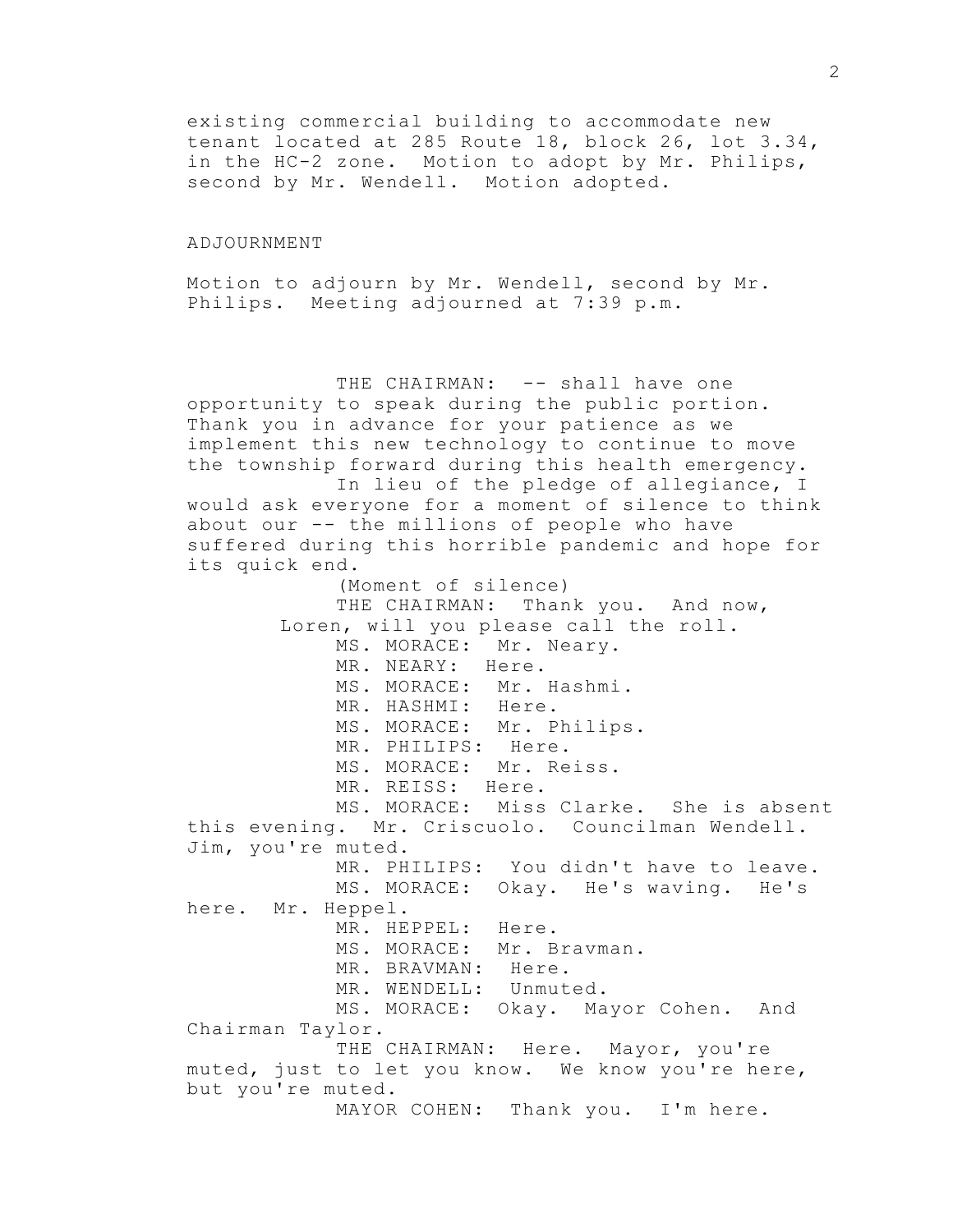THE CHAIRMAN: First order of business is the approval of the minutes. Just as a reminder, we approve minutes by voice vote. The first minutes that we have to consider are the minutes of the December 8, 2021, meeting. What's the -- do we have motion to approve? MR. PHILIPS: Motion to approve. THE CHAIRMAN: Okay, and do we have a second? MR. HEPPEL: Second. THE CHAIRMAN: Been moved and seconded. Are there any comments or corrections? Hearing none, all those in favor of approval of the minutes as submitted signify by saying aye. Any opposed? Any abstentions? MR. NEARY: Chairman, it's Adam Neary. I abstain. THE CHAIRMAN: Okay, Adam. Moving on, the minutes of the January 12, 2022, agenda -- minutes. What's the board's pleasure? MR. WENDELL: Move to approve. THE CHAIRMAN: Moved by Councilman Wendell. Is there a second? MR. BRAVMAN: Second. THE CHAIRMAN: Seconded by Vice Chair Bravman. Are there any comments, corrections? Seeing none, all those in favor of approval of the minutes as submitted, signify by saying aye. Any opposed? Any abstentions? MR. PHILIPS: I will abstain. THE CHAIRMAN: All right, Mr. Philips abstains. All right. Moving forward, we have resolutions. The first batch of resolutions are appointing the chair, the vice chair -- Mr. Sachs, can we do these in bulk like just -- MR. SACHS: Yeah, we can do them as a block. We can do them as a block, Mr. Chairman. That's fine. THE CHAIRMAN: So I'd like a motion to approve resolutions item 3 through 10 in your agenda. Do we have that motion? MR. REISS: Motion. MR. WENDELL: Move to adopt. THE CHAIRMAN: Is there a second? MAYOR COHEN: Second. THE CHAIRMAN: Been moved and seconded. Any questions or comments? Seeing none -- MR. SACHS: Let's do a roll call on this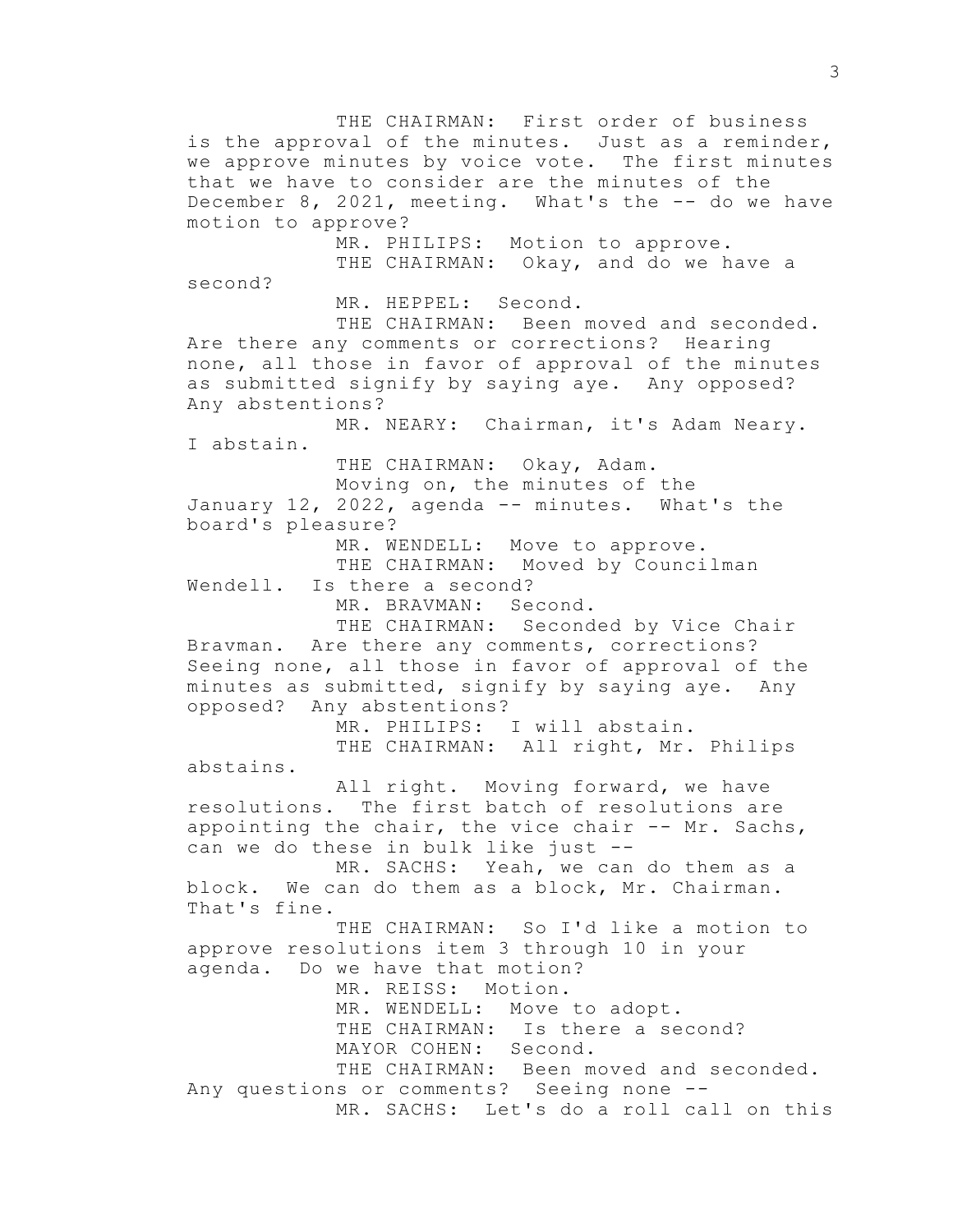one.

THE CHAIRMAN: Loren, please call the roll. MS. MORACE: Mr. Neary. MR. NEARY: Yes. MS. MORACE: Mr. Hashmi. MR. HASHMI: Yes. MS. MORACE: Mr. Philips. MR. PHILIPS: Abstain. MS. MORACE: Mr. Reiss. MR. REISS: Yes. MS. MORACE: Councilman Wendell. MR. WENDELL: Yes. MS. MORACE: Mr. Heppel. MR. HEPPEL: Yes. MS. MORACE: Mr. Bravman. MR. BRAVMAN: Yes. MS. MORACE: Mayor Cohen. MAYOR COHEN: Yes. MS. MORACE: Chairman Taylor. THE CHAIRMAN: Yes. Those resolutions are approved. Thank you, everyone, for continued support. The next item of business is application 21-32, Crosspointe Plaza, Smoothie King drive-through. Mr. Sachs, is this resolution in order for us to vote on this evening? MR. SACHS: Yes, it is, Mr. Chairman. THE CHAIRMAN: Then I would like -what's the board's pleasure? MR. PHILIPS: Moved. MR. WENDELL: Second. THE CHAIRMAN: Okay, Mr. Philips moved it; Councilman Wendell seconded it. Any questions or comments? Seeing none, Loren, please call the roll. MS. MORACE: Mr. Philips. MR. PHILIPS: Yes. MS. MORACE: Councilman Wendell. MR. WENDELL: Yes. MS. MORACE: Mr. Heppel. MR. HEPPEL: Yes. MS. MORACE: Mr. Bravman. MR. BRAVMAN: Yes. MS. MORACE: Mayor Cohen. MAYOR COHEN: Yes. MS. MORACE: Those are eligible -- THE CHAIRMAN: Okay, then this resolution is approved. Mr. Sachs, I guess we should still have